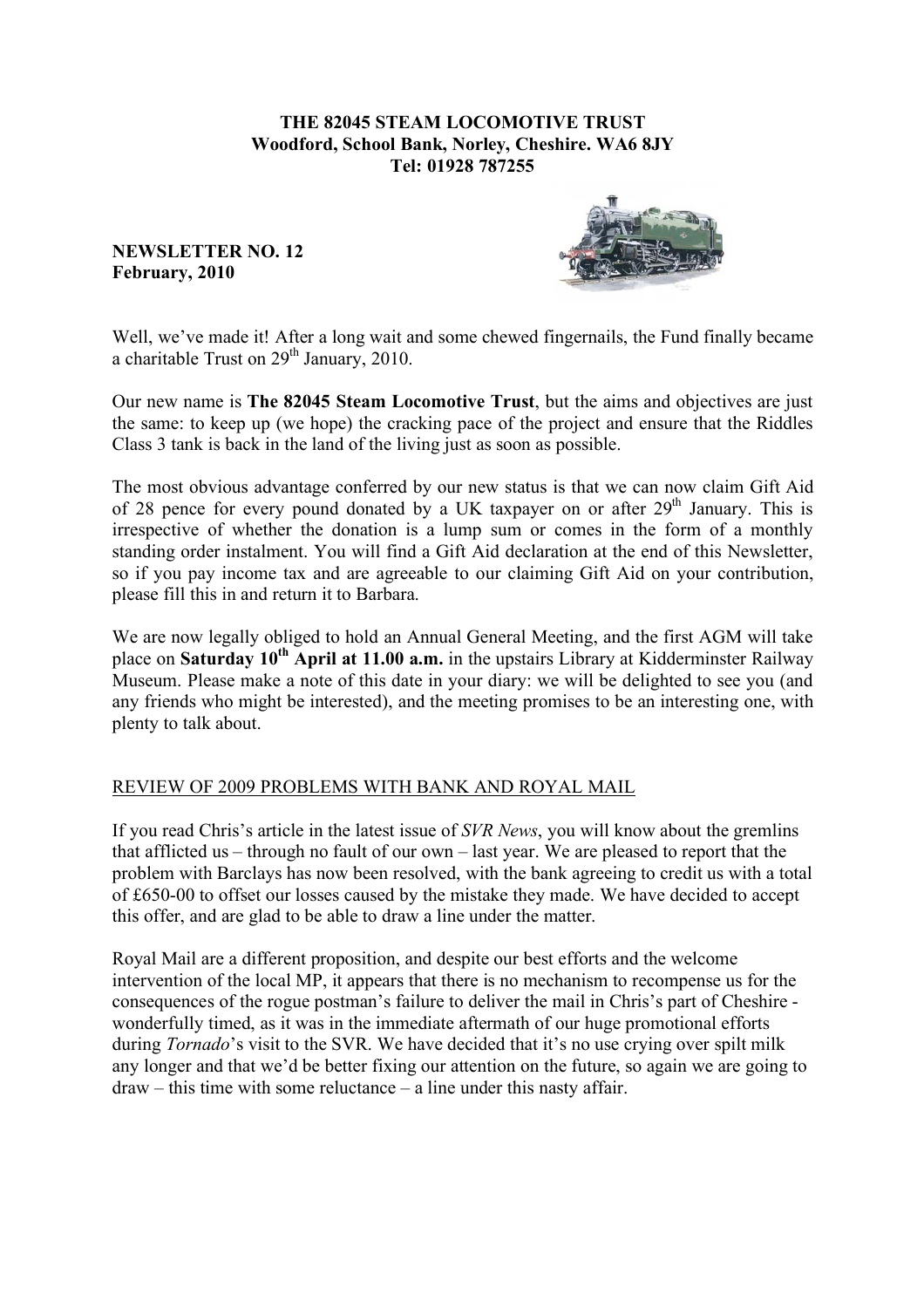### ENGINEERING

Since publication of Newsletter No.11, three horizontal stretchers and the brake cylinder support stretcher have been bolted into the frames. The awful January weather did its best to keep us at home, but not for long. The front and rear buffer beams and corner brackets have been removed for completion of outstanding drilling and are now refitted. One of the vertical stretchers has been fitted and work is well advanced on the front and rear radial arm support stretchers and also the strengthening arrangements for the inside of the buffer beams, which take the drawbar forces. We have the profiled steel for the two stretchers which support the centre castings for the pony trucks, although there is quite a lot of fabrication work involved here to complete these components.



In the coming months we will be looking towards casting the firebox support bracket, hornblocks and horn guides. We have the patterns ready and waiting for these items thanks to the excellent work of Brian Oldford. Once the hornblocks and guides are fitted to the frames there will be the flexible stretchers, which attach to same, to think about. That will just leave the smokebox saddle fabrication to undertake before a monumental riveting session appears on the horizon. In this connection, we are considering approaching the SVR to quote for the work. If acceptable, we would thus save a great deal of time, as doing the job ourselves would involve a quite lengthy, piecemeal operation, and we hope to have the frame assembly completed by the end of this year.

Looking a little further ahead we can begin to turn our thoughts towards wheels and in this respect another new build project have been in touch to provide us with some information on prices for casting new steam locomotive driving wheels. It seems unlikely that there will be much change to be had from approx. £10,000 per wheel. There will be the cost of tyres, crankpins, axles and all relevant machining and fitting to add on to this, so some serious fund-raising is just around the corner!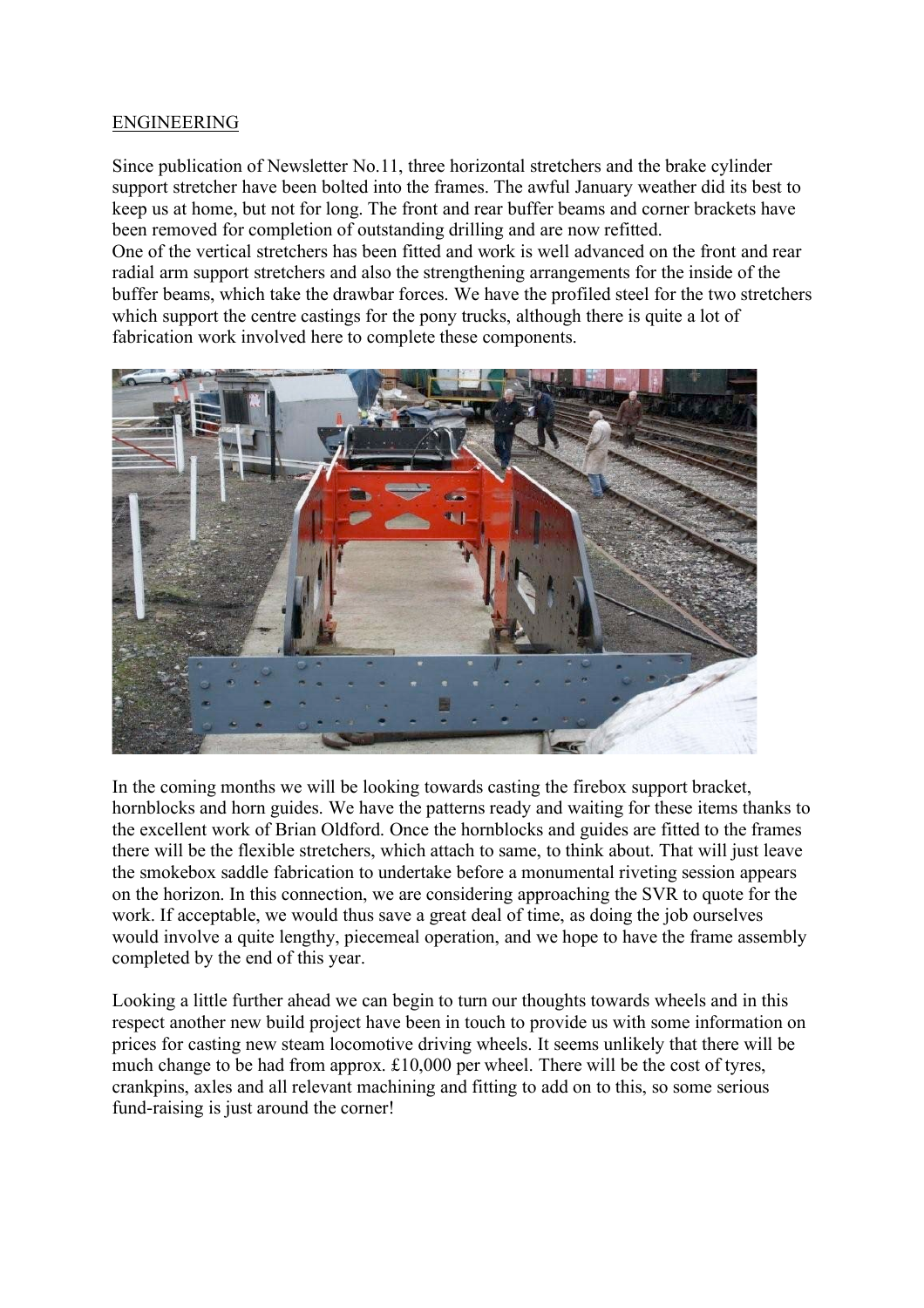# FUTURE NEWSLETTERS

Our membership is increasing steadily and numbered 214 at the time of writing this (February  $8<sup>th</sup>$ ). Consequently, our twice-yearly Newsletter is becoming expensive to print and post (postage costs are set to rise again shortly). It is far better that we spend our precious funds on **82045** and would like therefore to send our newsletter to as many members as possible electronically. It is appreciated that not everyone is able to accept the Newsletter in this way and they will continue to receive a paper version. If you are happy to accept a paperless newsletter, please send a brief confirmation to  $bar{a}$ . massau $\omega$ ntlworld.com. Thank you for your co-operation with this.

# SPRING RAFFLE 2010

Once again we are holding our spring raffle with a brilliant **1st prize of a 32 mile footplate ride on the SVR,** hopefully with Tony and Chris (sadly, it won't be on 82045 – YET!!). Other prizes include  $1<sup>st</sup>$  and  $3<sup>rd</sup>$  class tickets for travel on the SVR, and we are most grateful to General Manager Nick Ralls for donating these prizes*.*



 *Last years` winner John Shaw is shown climbing onto the footplate.*

Two books of tickets are enclosed, have a flutter yourself or sell to friends. More books are available from Barbara, just send an SAE please.

*All monies and ticket stubs to be returned to Barbara BEFORE 15TH MAY 2010. The draw will take place at the SVR Members' and Shareholders' weekend on 23rd May 2010.*

# SALES and EXHIBITION STANDS

Many members will know that at SVR Galas we are usually to be found in the machine shop at Bridgnorth, it is a bit dull and oily but warm. This year (5-7th March) we will also have a stand under the canopy at Kidderminster Station and for this we are grateful to Stationmaster Geoff Smith who has been most supportive. 82045 member John Gupwell will be looking after our new stand and will be ably assisted by Mathew Strong. We wish them well!

We are also casting our net a little further and visiting other railways. Barbara and Tony went to the Churnet Valley on  $6/7^{\text{th}}$  February, and visits are planned to the West Somerset Railway and the Midland Railway Centre before ending the spring Gala circuit back home at the SVR.

We have a new range of products this year: mugs, pictures, key rings, fridge magnets, lapel badges, mouse mats, coasters and a new T-shirt – all quality items and bearing the image of **82045** by railway artist Jonathan Clay. Please come and visit us and support your locomotive.